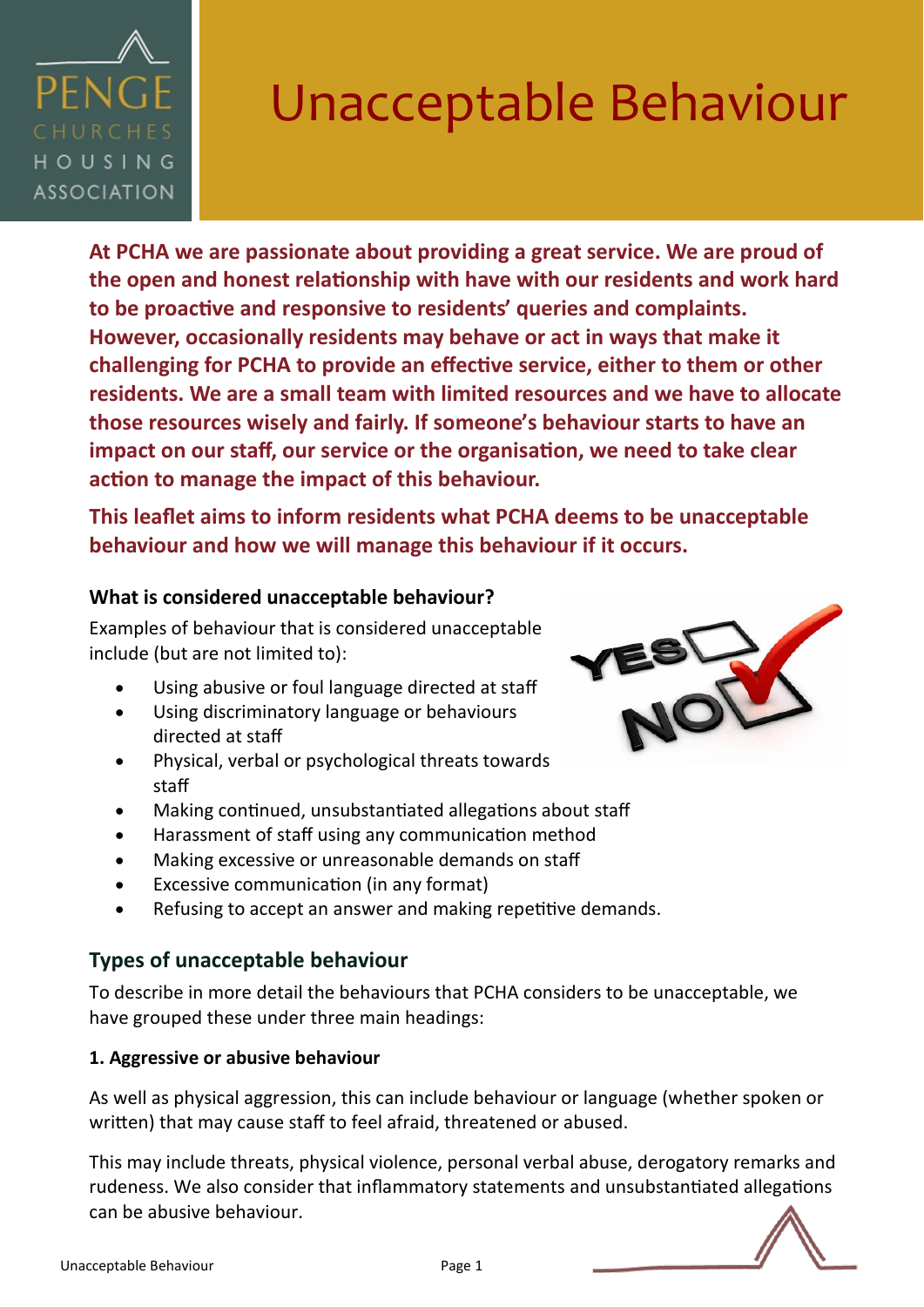

PCHA staff understand the difference between anger and aggression. For example, a resident may be angry at something that has happened to them and may be (rightly or wrongly) angry with PCHA. We do not view behaviour as unacceptable just because someone is angry, forceful, challenging or determined. However, it is not acceptable when anger escalates into aggression directed towards staff. We expect our staff to be treated courteously and with respect at all times.

### **2. Unreasonable demands**

Residents may make what we consider unreasonable demands on PCHA through the amount of information they seek, the nature or scale of service they expect, or the number of approaches they make.

Examples of actions grouped under this heading include demanding responses within an unreasonable timescale, insisting on seeing or speaking to a particular member of staff, continual phone calls, emails, or letters, repeatedly changing the substance of the complaint/query or raising unrelated concerns.

We consider these demands as unacceptable and unreasonable if they start to impact substantially on our work, such as taking up an excessive amount of staff time to the disadvantage of other residents or functions. As a small association this can be very difficult to manage as it often falls to an individual member of staff, where the impact can be significant.

### **3. Unreasonable persistence**

Occasionally a resident does not, or cannot, accept that PCHA is unable to assist them further or provide a level of service greater than that provided already.

Examples of actions grouped under this heading include persistent refusal to accept a decision made in relation to a request or complaint, persistent refusal to accept explanations relating to what PCHA can or cannot do, contacting PCHA persistently about the same issue, and continuing to pursue a case without presenting any new information. The way in which these residents approach PCHA may be entirely reasonable, but their persistent behaviour in continuing to do so is not.



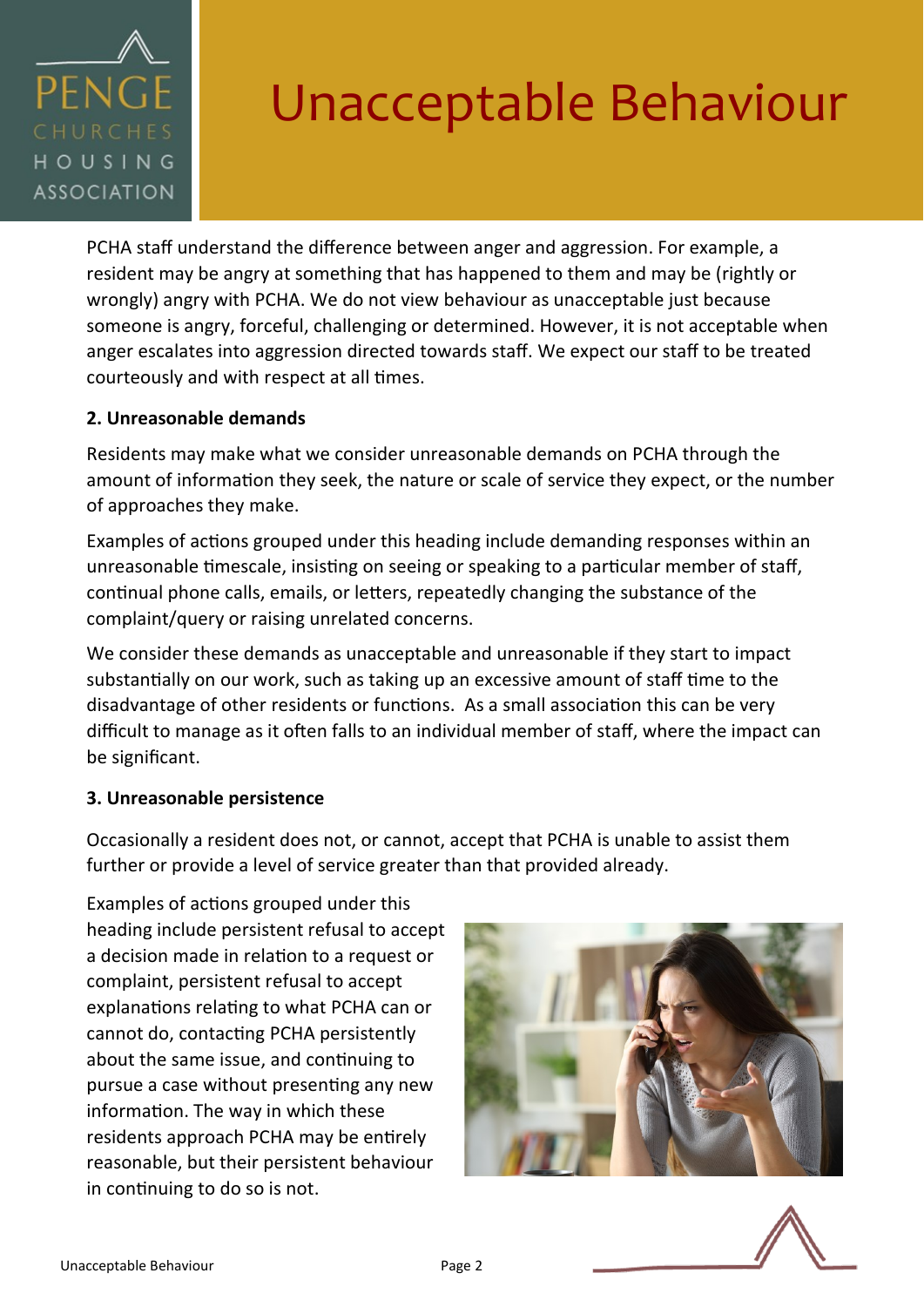

### **Managing unacceptable behaviour**

#### **Restricting contact**

If a resident's behaviour affects our ability to do our work and provide a service to others, we may need to restrict that person's contact with our staff. Wherever possible, we aim to do this in a way that preserves the resident's right to process everyday issues such as reporting repairs.

We may restrict contact in person, by phone, letter, or electronic communications or any combination of these. We will try to maintain at least one form of contact. In extreme situations, we will tell the resident in writing that their name is on a 'no personal contact' list. This means that they must restrict contact with our staff to either written communication or through a third party.

The threat or use of physical violence, verbal abuse, or harassment towards PCHA or its staff is likely to result in the ending of all direct contact. Incidents may be reported to the Police. This will always be the case if physical violence is used or threatened. Tenancy enforcement action will be robustly pursued in these cases.

#### **Managing abusive or offensive communication**

If we receive communication that in any form that is abusive to staff or contains allegations that lack substantive evidence, we will tell the sender that we consider their language offensive, unnecessary, and unhelpful. Whenever possible we will ask them to stop using such language and state that we will not respond to them if they do not stop. We may require future contact to be through a third party, and if they do not agree, we will no longer deal with them.

PCHA staff will end telephone calls if the caller is considered aggressive, abusive, or offensive. The staff member taking the call has the right to

make this decision, tell the caller that the behaviour is unacceptable, and end the call if the behaviour does not stop. There may be other occasions when a member of staff needs to end a call without the agreement of the resident, for example if the resident isn't listening and/or the call is going round in circles. However, in any case where we terminate a call, we will always warn the resident at least twice before terminating a call. We will also always explain what will happen next, e.g. that we will ring them back another time, or that we will ask another member of staff to ring them.



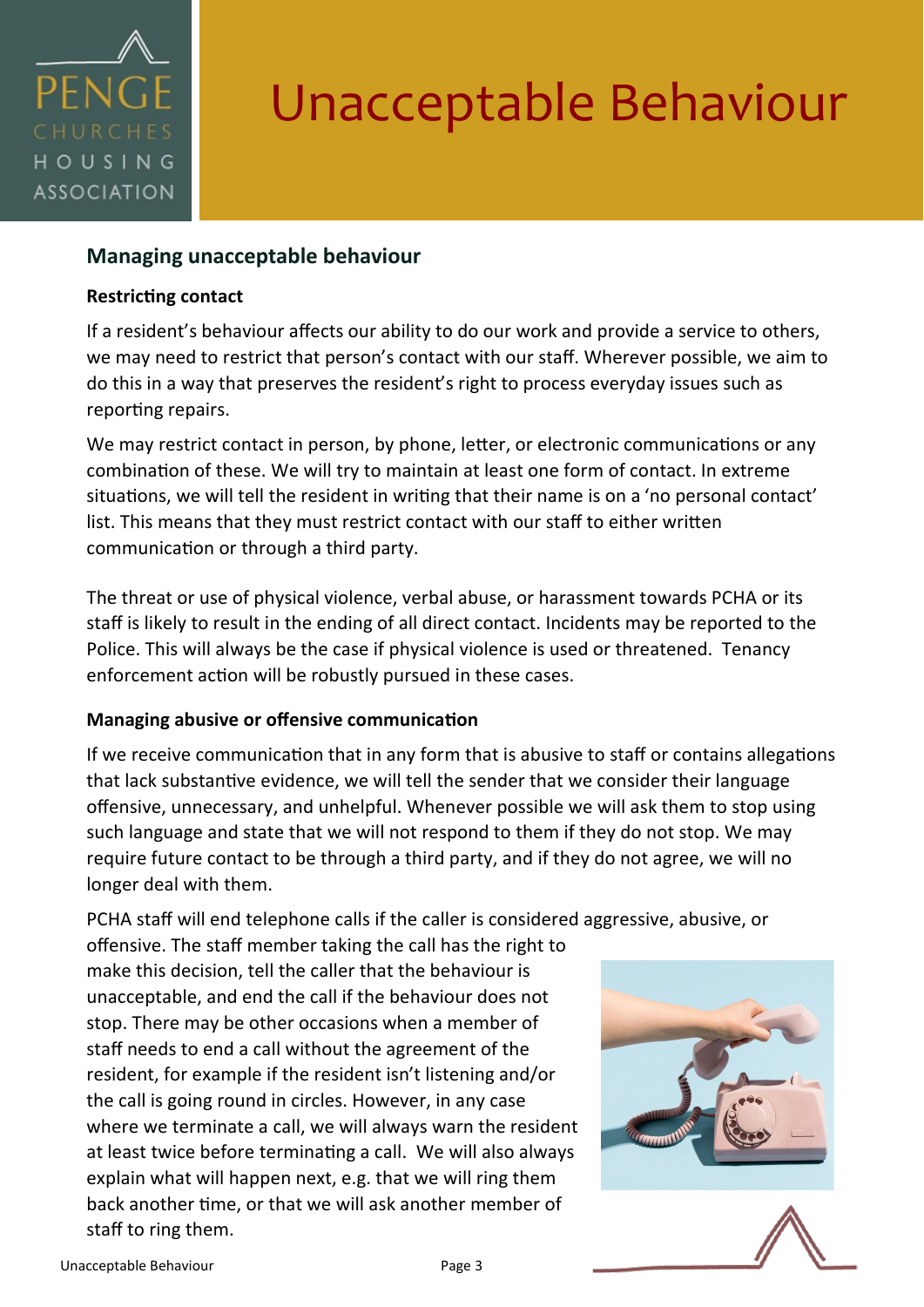# PFNG HOUSING **ASSOCIATION**

# Unacceptable Behaviour

### **Limiting access to PCHA (managing 'unreasonable persistence')**

When someone repeatedly phones, visits the office without appointment, sends irrelevant or duplicate documents, or raises the same issues already considered, we may decide to:

- Only take telephone calls from the resident at set times on set days, or put an arrangement in place for only one member of staff to deal with calls or correspondence from that person
- Require the person to make an appointment to see a named member of staff before visiting the office
- Insist on 'no person contact' that the resident only contacts the office in writing (via email or letter)



- Return the documents to the person or, in extreme cases, advise them that further irrelevant documents will be destroyed
- Take other action that we consider appropriate. We will, however, always say what action we are taking and why.

When a resident continues to correspond on a wide range of issues, and this action is considered excessive, then we will tell them that only a certain number of issues will be considered in a given period and/or responding in a specific timescale. We will ask them to limit or focus their requests accordingly.

### **How do we decide to restrict resident contact?**

Decisions to restrict contact with PCHA are only taken after careful consideration of the situation with the approval of the Chief Executive. Wherever possible, we will give the resident the opportunity to modify their behaviour or action before this decision is taken. Residents will be told in writing why a decision has been made to restrict contact, the restricted contact arrangements and, if relevant, the length of time that these restrictions will be in place.

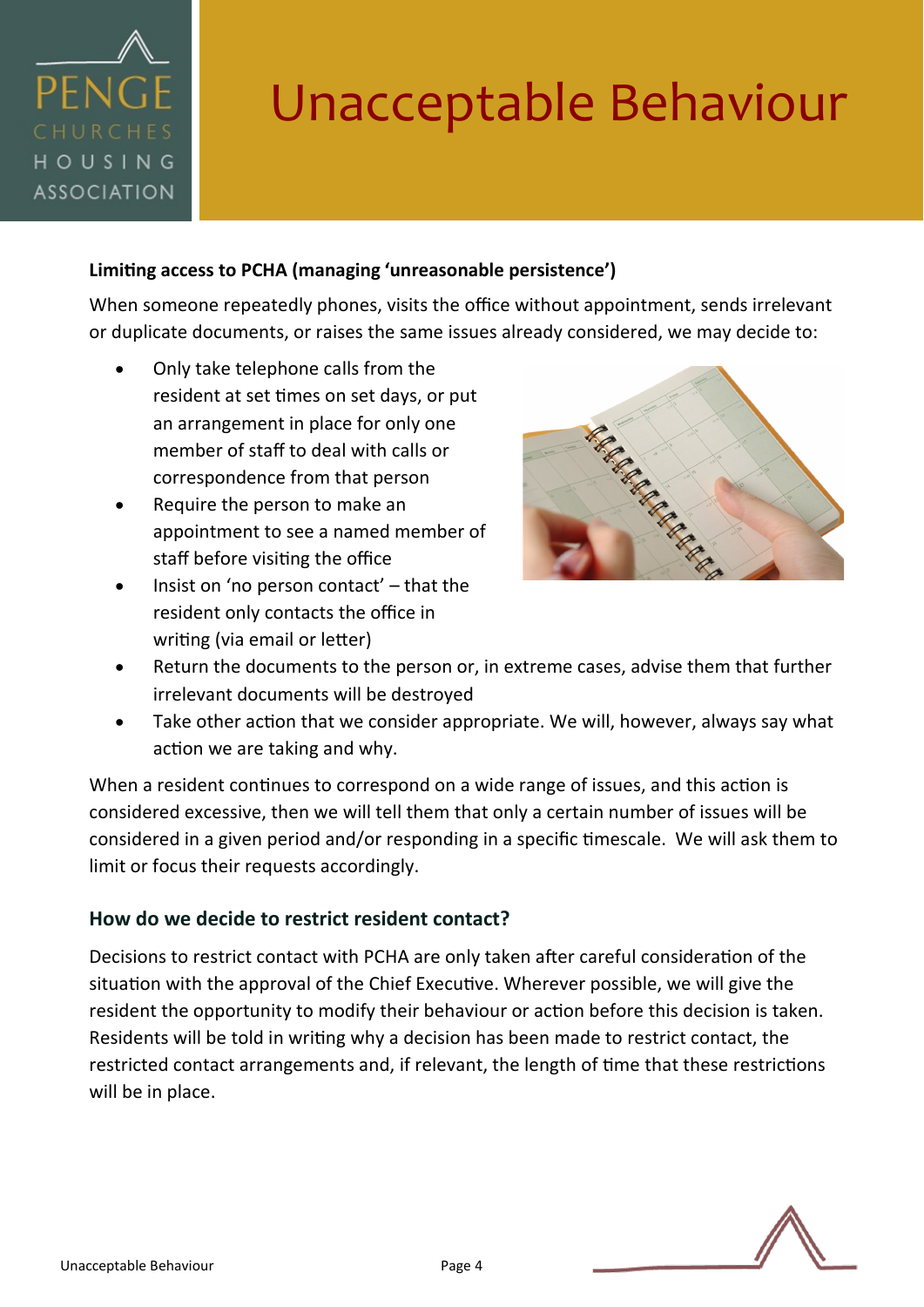

### **Disability or vulnerability**

PCHA also recognises that some disabilities may make it difficult for residents to appreciate the impact that their behaviour may have on themselves, staff, and other residents. Where we are aware that a resident is vulnerable, disabled or has particular needs, staff will make reasonable adjustments to meet their needs. Examples of adjustments that may be made include (but are not limited to):

- Using different ways to communicate
- Signposting the resident to other support services
- Arranging for a particular member of staff to act as a single point of contact.

### **Process**

We will manage all cases of unacceptable behaviour in three stages, providing residents with the opportunity to change their behaviour at each stage.



#### **Stage 1—Informing the resident**

The resident will be informed that there have been times that their behaviour has been challenging and/or unacceptable. This will be provided in writing, with specific details of what has occurred and the impact that this has had. They will be asked to adjust their behaviour and offered the opportunity to explain any circumstances that may need to be considered by staff.